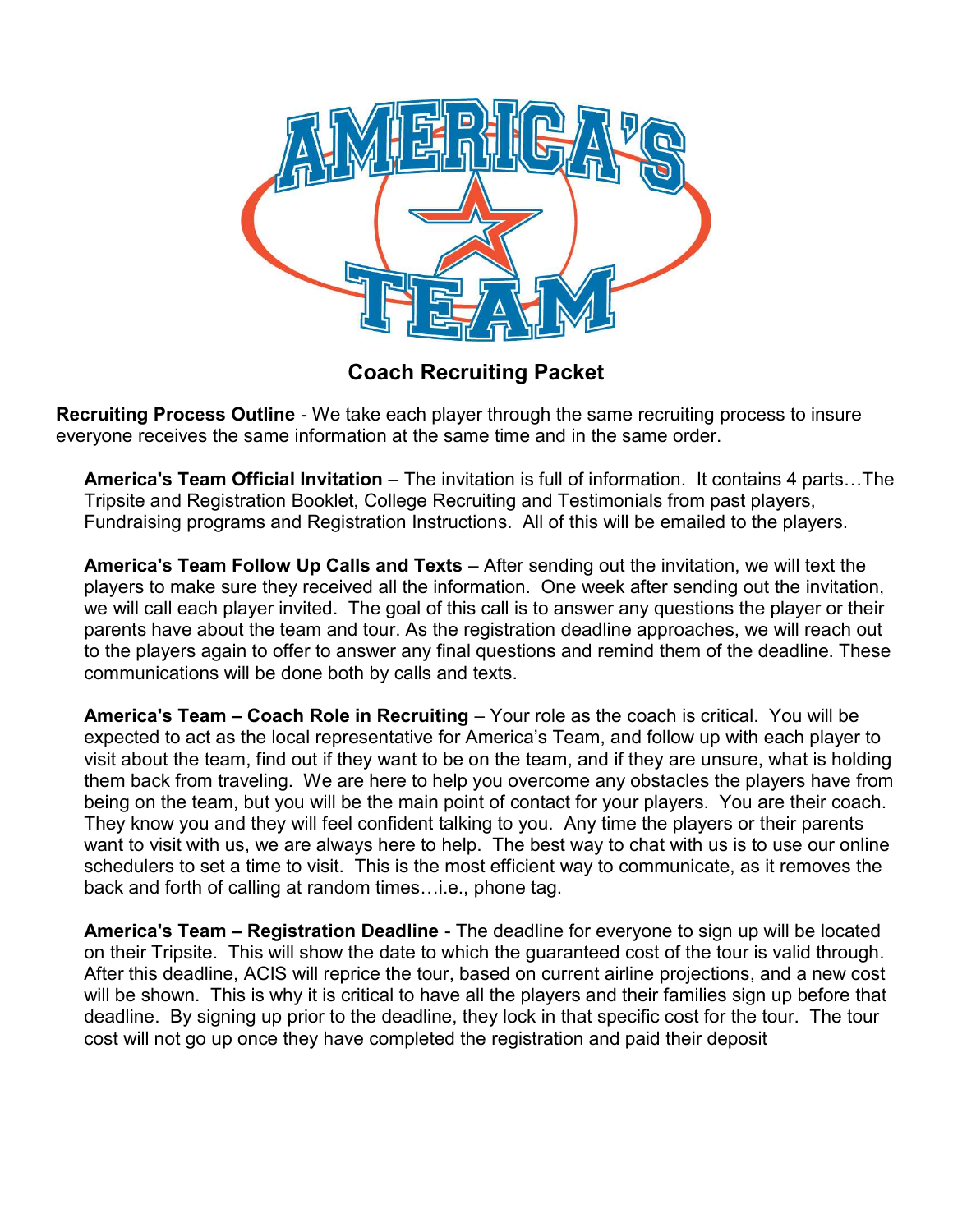## Player/Parent FAQ's – Good info for coaches to know and understand

- 1. Question from Player I want to be on the team…now what?
	- a. When a player verbally commits to the team that's great…but they must sign up online to make it official. Just telling you they want to be on the team is not good enough. They must sign up online. They are not on the roster and we will not hold their spot until they are signed up online. We will provide the coach with registration instructions and the player has also been sent those instructions.
- 2. Question from Player/Parent Player is already signed up, and now other family members want to travel. How do we sign up family members?
	- a. That's awesome they want to travel with the team. To secure their spot on the travel roster, they will need to complete the same registration process as the players. If they have multiple family members traveling, they will need to complete a separate registration for each person. For example, if they have 3 family members traveling, they will need to complete 3 separate registrations…1 for each person. Each person will have their own account id and password. The coach will have registration instructions., or they can call our office if they need help signing up.
	- b. As far as ACIS is concerned, every passenger is the same. There is no difference between a player and a parent/family member. So, therefore the registration process is the exact same. It's important that they know they must complete a separate registration for each person, as one person could sign up and think that takes care of all 3 of their family members, so we try to make it clear that each individual person needs to register and will get their own id and password.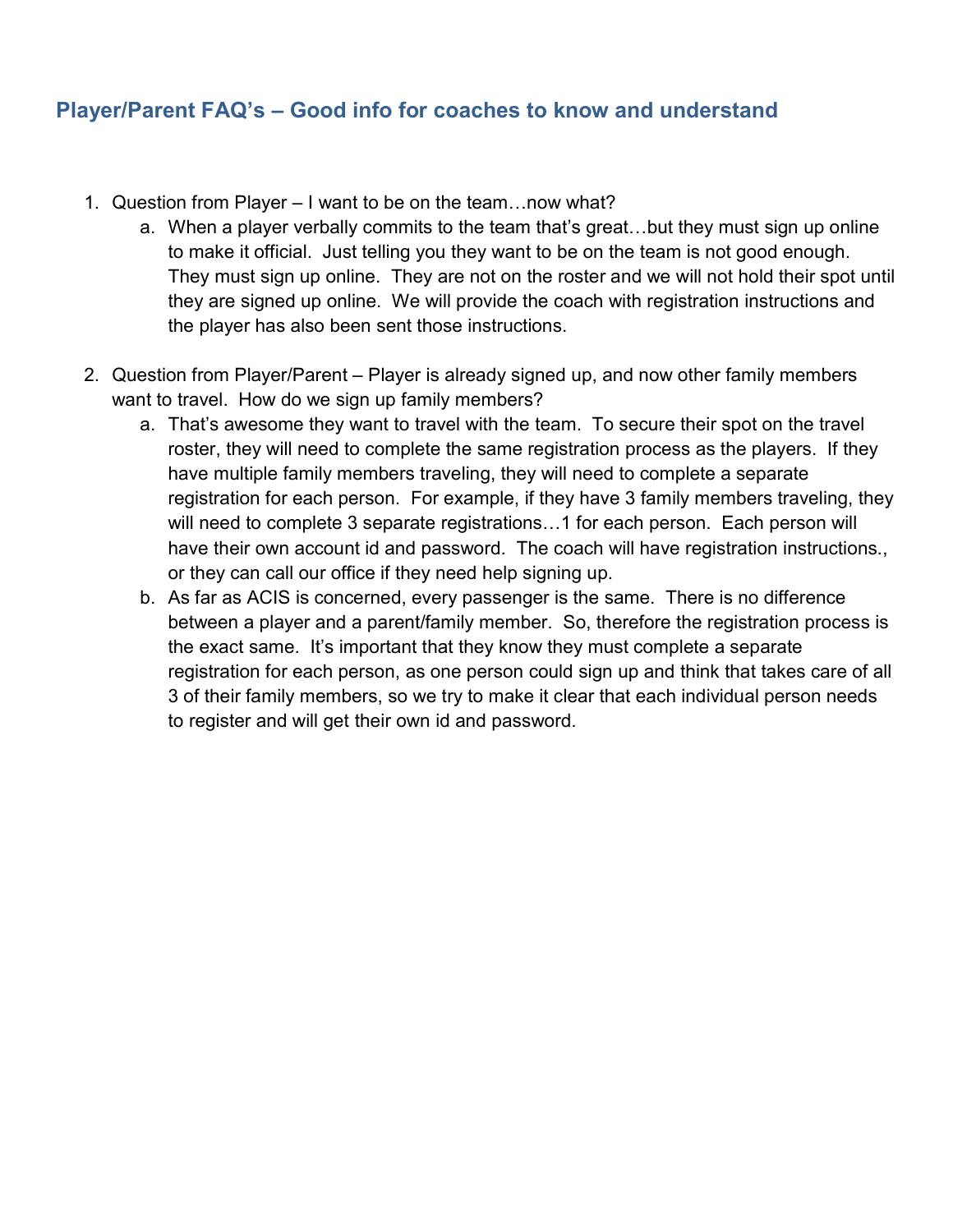3. Question from Player/Parent – General Safety and Security

Below are detailed answers of each layer of protection and safety.

- a. US State Department Before we even travel, if the State Dept puts any kind of warning on a specific destination, we heed their advice and do as they instruct. So, if they tell US citizens not to go to a particular part of the world, we don't go. Or if they put a travel warning because of sickness or disease, we again do what they tell us.
- b. # Of Chaperons Depending on sports. For softball, lacrosse and baseball, we guarantee a minimum of 3 chaperons for the team. There will be 2 coaches and 1 tour manager. For basketball and volleyball, we guarantee 2 chaperons. 1 coach and 1 tour manager.
- c. Tour Manager These folks will be the coach and players best friend. They are with the team 24/7 and take care of all logistics…hotels, restaurants, tours, getting to/from games, they run the tour. Our tour managers are highly trained professionals, that know exactly what to do in any situation that may arise during a tour.
- d. Travel Assist We are part of Travel Assist, which is a global organization of doctors and hospitals. So, no matter where we are in the world, we know exactly which doctors we see and which hospitals we take the kids to. There is never any guess work on our part. We already have a plan, should an injury or emergency arise.
- e. Overseas Offices ACIS has offices in Rome, Madrid, Paris and London. So, we have people there on the ground all the time, getting a pulse of the countries. This also allows us to have more people on the ground in the event of an emergency. Again, there is no guesswork on our part and we have the infrastructure in place to take care of our travelers, no matter the situation.
- f. 24/7/365 Duty Officer ACIS has someone on call every hour of every day of the year. So, in case of an emergency, a parent is one call away from knowing what's going on with their child. And, if an emergency happens back at home, the parents can reach their children in one call too. So it works both ways.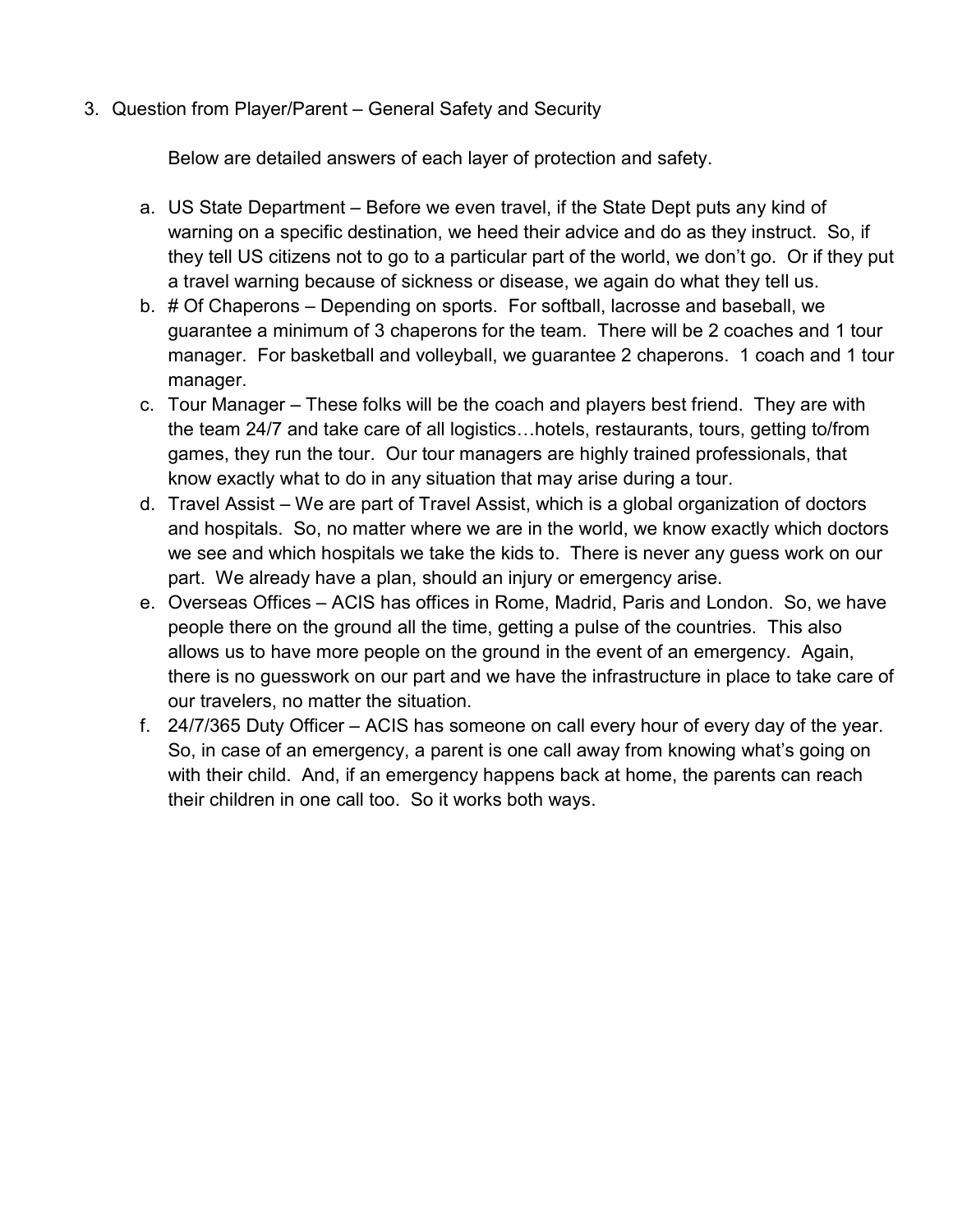- 4. Question from player/parent If we have more than 1 person traveling, how many deposits do we need to pay?
	- a. Each person traveling is required to register and pay the deposit. So, for example, if you have 3 people in your family traveling, you will need to complete 3 separate registrations, and each person is required to pay the deposit.
- 5. Question from player I want to be on the team, but need a little more time to decide. Can I have some more time?
	- i. We are more than happy to give someone a little extra time, especially if they communicate to us they are interested. We really appreciate them keeping us in the loop…communication is good!
	- ii. Ask them for their questions to see what is holding them back. If we can identify what is holding them back, we can then work to overcome that objection.
	- iii. Set a deadline that they agree to for a decision. We don't want them to just drag us along. Find out what is holding them back, get those questions answered, and then get their decision. A "NO" is better than a "MAYBE."
- 6. Question from parent What is the cost for a family member?
	- a. The cost for a family member is the same as a player. This guarantees them everything the players get, only they don't get to play. Same flights and hotels, meals and tours, tour manager and bus, insurance, etc…
		- i. The reason it is the same cost is they cost us the same. Airlines don't give us a discount for parents, hotels charge the same, and restaurants charge the same. The only thing they could say is that they are not getting to play in the games, and that is correct. But, when we price out the tours, we base the cost of the games on 30 passengers, so everyone pays for the games. If we didn't do it this way, we would just have to charge the players more up front to cover the games. So, it works out to be the same money, we just spread it amongst all the travelers, and not just the players.
- 7. Player registers, but doesn't pay the deposit.
	- a. They have to pay the deposit to be on the team. Without the deposit, we can't hold the spot. ACIS will cancel them after 7 days with no deposit. They can pay the deposit online or they can mail a check to ACIS.
- 8. Player thinks they are on the team, but we don't have them registered.
	- a. Ask them if they have the confirmation email from ACIS? If their registration was completed, they would have received this. Please send the confirmation email to our office and we will find out why they are not showing up on the roster. But, if they completed the registration, no worries. Email them registration instructions, and have them call our office if they need help signing up. Follow up 1 week later to make sure they are on the roster.